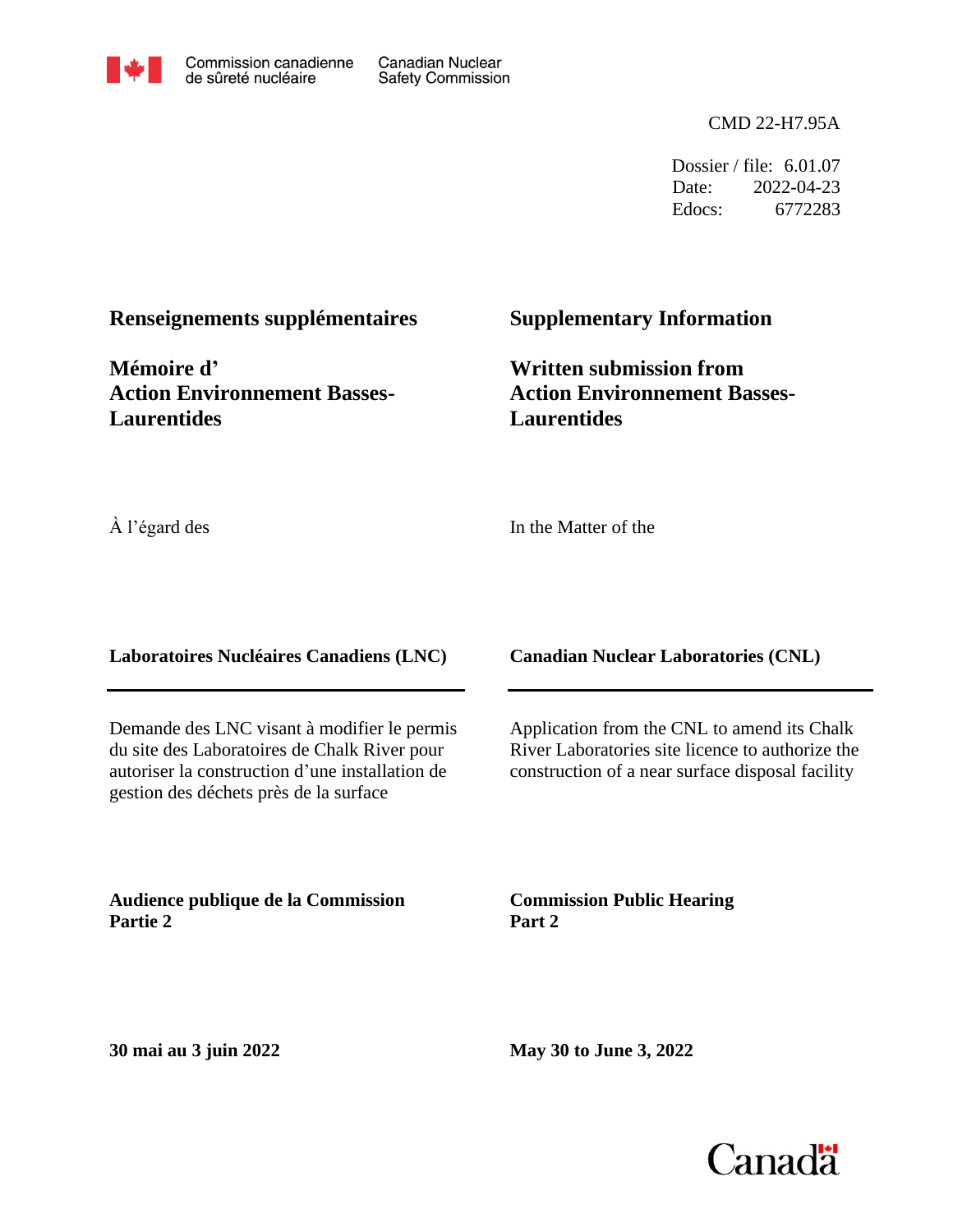# **First Nations, Municipalities and Towns/Cities Resolutions Against Current CNL Plans Adopted as of March 14, 2022**

# **First Nations - Premières Nations Resolutions opposing CNL abandonment plans and lack of consultation**

| <b>Assembly of First Nations</b>       | July 27, 2017 |
|----------------------------------------|---------------|
| Anishinabek Nation and Iroquois Caucus | May 2, 2017   |

# **Municipalities adopting resolutions in opposition to CNL receiving or accepting any radioactive waste or other waste from another site outside the Chalk River facility.**

| Québec:<br>Municipality of Sheenboro<br>Municipality of Clarendon<br>Municipality of Bristol<br>Municipality of Campbell's Bay                                                                                                                                                                                                                         | December 16, 2016<br>January 12, 2017<br>March 6, 2017<br>April 7, 2017 |
|--------------------------------------------------------------------------------------------------------------------------------------------------------------------------------------------------------------------------------------------------------------------------------------------------------------------------------------------------------|-------------------------------------------------------------------------|
| Ontario:<br>Township of Alfred and Plantagenet<br>City of Clarence-Rockland<br>Township of Champlain<br>Township of East Hawkesbury                                                                                                                                                                                                                    | April 2, 2017<br>October 2, 2017<br>April 9, 2019<br>April 23, 2019     |
| Québec<br>MRCs adopting resolutions in strong opposition to CNL proposals<br>MRC de Deux-Montagnes<br>(includes 7 municipalities/towns: St-Placide, Oka, St-Joseph du Lac,<br>Pointe-Calumet, Ste-Marthe-sur-le-Lac, Deux-Montagnes et St-Eustache)                                                                                                    | July 5, 2017                                                            |
| <b>MRC</b> Les Moulins<br>(includes 2 cities: Ville de Terrebonne, Ville de Mascouche)                                                                                                                                                                                                                                                                 | August 15, 2017                                                         |
| MRC de La Vallée du Richelieu<br>(includes 13 municipalities/towns: Saint-Antoine-sur-Richelieu,<br>Saint-Denis-sur-Richelieu, Saint-Marc-sur-Richelieu,<br>Saint-Charles-sur-Richelieu, Saint-Mathieu-de-Beloeil,<br>Mont-Saint-Hilaire, Beloeil, MacMasterville, Saint-Baslie-le-Grand,<br>Otterburn Park, Saint-Jean-Baptiste, Chambly, Carignan)   | August 17, 2017                                                         |
| <b>MRC</b> Pontiac<br>(includes 18 municipalities/towns: Alleyn-et-Cawood, Bristol,<br>Bryson, Campbell's Bay, Chichester, Clarendon, Fort-Coulonge,<br>Île-du-Grand-Calumet, L'Isle-aux-Allumettes, Lac Nilgaut,<br>Litchfield, Mansfield-et-Pontefract, Otter Lake, Portage-du-Fort,<br>Rapides-des-Joachims, Shawville, Sheenboro, Thorne, Waltham) | October 3, 2017                                                         |
| MRC des Collines-de-l'Outaouais<br>(includes 7 municipalities: Cantley, Chelsea, L'Ange-Gardien,<br>La Pêche, Notre-Dame-de-la-Salette, Pontiac and Val-des-Monts)                                                                                                                                                                                     | February 15, 2018                                                       |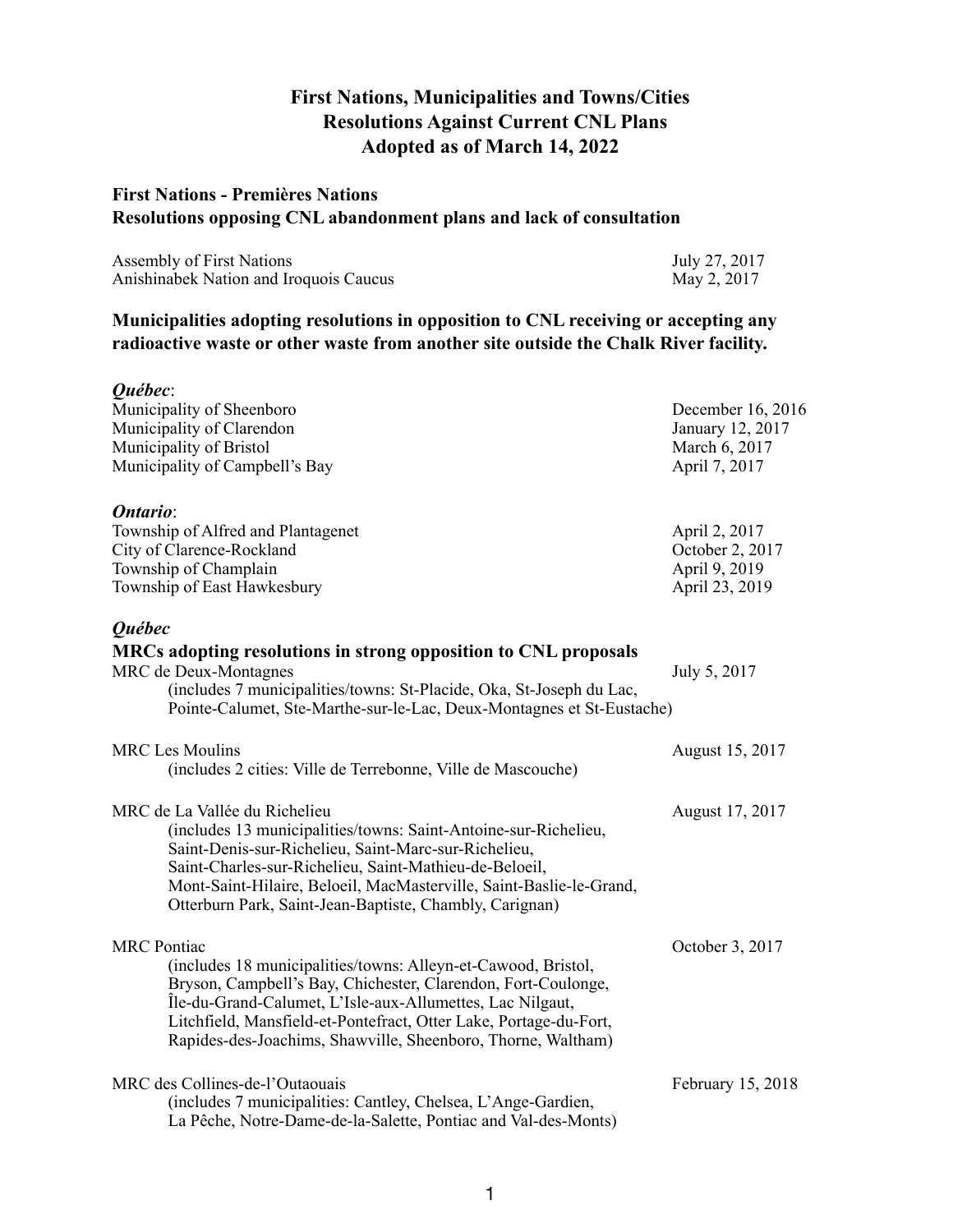(includes 18 municipalities/towns: Alleyn-et-Cawood, Bristol, Bryson, Campbell's Bay, Chichester, Clarendon, Fort-Coulonge, Île-du-Grand-Calumet, L'Isle-aux-Allumettes, Lac Nilgaut, Litchfield, Mansfield-et-Pontefract, Otter Lake, Portage-du-Fort, Rapides-des-Joachims, Shawville, Sheenboro, Thorne, Waltham)

## *Ontario*

### **Counties adopting resolutions in strong opposition to CNL proposals**

United Counties of Prescott and Russell May 22, 2019

(includes 8 townships/cities: Alfred & Plantagenet, Casselman, Champlain, Clarence-Rockland, Hawkesbury, East Hawkesbury, The Nation, Russell)

## **Municipalities and Towns/Cities adopting resolutions in strong opposition to CNL proposals**

## **Q***uébec*

Canton de Lochaber March 13, 2017 Municipalité Saint-Tharcisius August 7, 2017<br>
Municipalité d'Oka August 7, 2017 Municipalité d'Oka Municipalité de Val-Brillant (august 10, 2017) Municipality of Campbell's Bay September 5, 2017 Municipalité de Mansfield-et-Pontefract September 6, 2017 Municipalité de l'Île-du-Grand-Calumet September 11, 2017 Municipality of Litchfield **October 2, 2017** City of Gatineau October 3, 2017 Municipality of Otter-Lake October 3, 2017 Municipality of Sheenboro November 13, 2017 Municipalité de Fort-Coulonge de Coulonge de Coulonge de Coulonge de Coulonge de Coulonge de Coulonge de Coulonge de Coulonge de Coulonge de Coulonge de Coulonge de Coulonge de Coulonge de Coulonge de Coulonge de Coulonge Municipalité Notre-Dame-de-Bonsecours February 13, 2018 Municipalité de Saint-Antoine-sur-Richelieu February 20, 2018 Municipalité de Saint-Polycarpe (1986) and the March 12, 2018 Municipalité de Cantley (1996) and the Cantley March 13, 2018 Municipalité de Saint-Placide March 20, 2018 La Ville de Salaberry-de-Valleyfield March 20, 2018 Municipality of Sheenboro November 15, 2021 Municipalité de l'Île-du-Grand-Calumet March 14, 2022

## **Communauté Métropolitaine de Montréal (CMM)** April 26, 2018

(includes: 82 cities/municipalities: Baie D'Urfé, Beaconsfield, Beauharnois, Beloeil, Blainville, Bois-des-Filion, Boisbriand, Boucherville, Brossard, Calixa-Lavallée, Candiac, Carignan, Chambly, Charlemagne, Châteauguay, Contrecoeur, Côte-Saint-Luc, Delson, Deux-Montagnes, Dollard-des-Ormeaux, Dorval, Hampstead, Hudson, Kirkland, L'Assomption, L'Île-Cadieux, L'Île-Dorval, L'Île-Perrot, La Prairie, Laval, Lévy, Les Cèdres, Longueuil, Lorraine, Mascouche, McMasterville, Mercier, Mirabel, Mont-Royal, Mont-Saint-Hilaire, Montréal, Montréal-Est, Montréal-Ouest, Notre-Dame-de-l'Île-Perrot, Oka, Otterburn Park, Pincourt, Pointe-Calumet, Pointe-Claire, Pointe-des-Cascades, Repentigny, Richelieu, Rosemère, Saint-Amable, Saint-Basile-le-Grand,

MRC Pontiac December 15, 2021